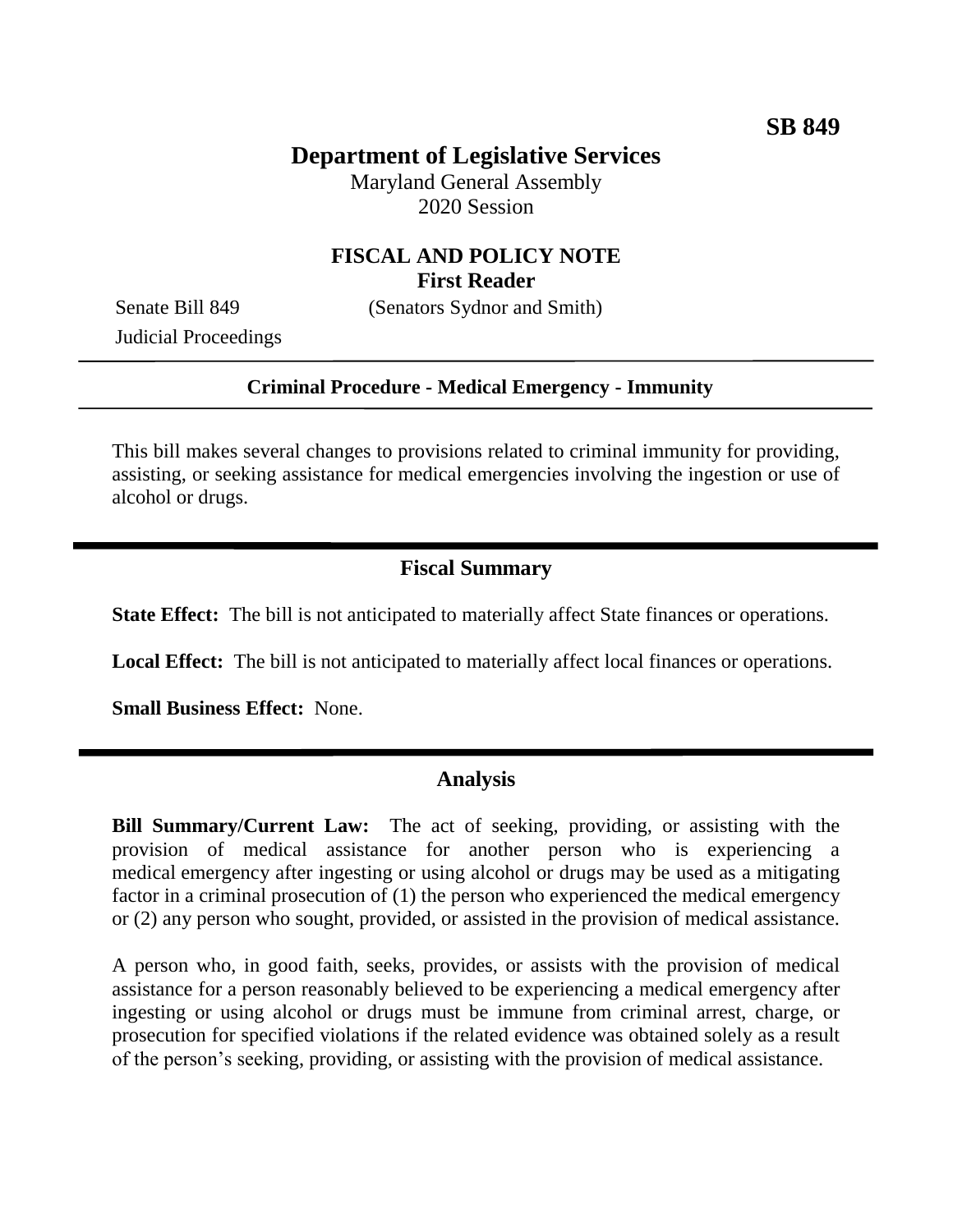Currently, the same immunity applies to a person *who reasonably believes* that the person is experiencing a medical emergency after ingesting or using alcohol or drugs. The bill specifies that this immunity applies to a person *who is experiencing* a medical emergency, rather than a person *who reasonably believes* that the person is experiencing a medical emergency.

The specified violations referenced above are §§ 5-601 (possessing or administering a controlled dangerous substance), 5-619 (drug paraphernalia), 5-620 (controlled paraphernalia), 10-114 (underage possession and consumption of alcohol), 10-116 (obtaining alcohol for underage consumption), and 10-117 (furnishing or allowing underage consumption of alcohol) of the Criminal Law Article.

Under the bill, the applicable violations are §§ 5-602 (distributing, possession with intent to distribute, or dispensing a controlled dangerous substance) and 10-114 (underage possession and consumption of alcohol) of the Criminal Law Article or a misdemeanor offense.

Under current law, a person who seeks, provides, or assists with the provision of medical assistance in accordance with statute may not be sanctioned for a violation of a condition of pretrial release, probation, or parole if the evidence of the violation was obtained solely as a result of the person seeking, providing, or assisting with the provision of medical assistance. The bill extends application of this provision if the evidence of the violation was obtained solely as a result of the person *receiving* the provision of medical assistance.

Finally, the bill also establishes that a person who seeks, provides, or assists with the provision of medical assistance in accordance with statute may not be detained or prosecuted in connection with an outstanding warrant for another nonviolent crime if the contact with the subject of the warrant was obtained solely as a result of the person seeking, providing, assisting with, or receiving the provision of medical assistance.

# **Additional Information**

**Prior Introductions:** None.

**Designated Cross File:** HB 738 (Delegates J. Lewis and Cardin) - Judiciary.

SB 849/ Page 2 **Information Source(s):** Maryland Institute for Emergency Medical Services Systems; Baltimore City; Harford, Montgomery, and Wicomico counties; Maryland Association of Counties; Maryland Municipal League; Maryland State Commission on Criminal Sentencing Policy; Judiciary (Administrative Office of the Courts); Office of the Public